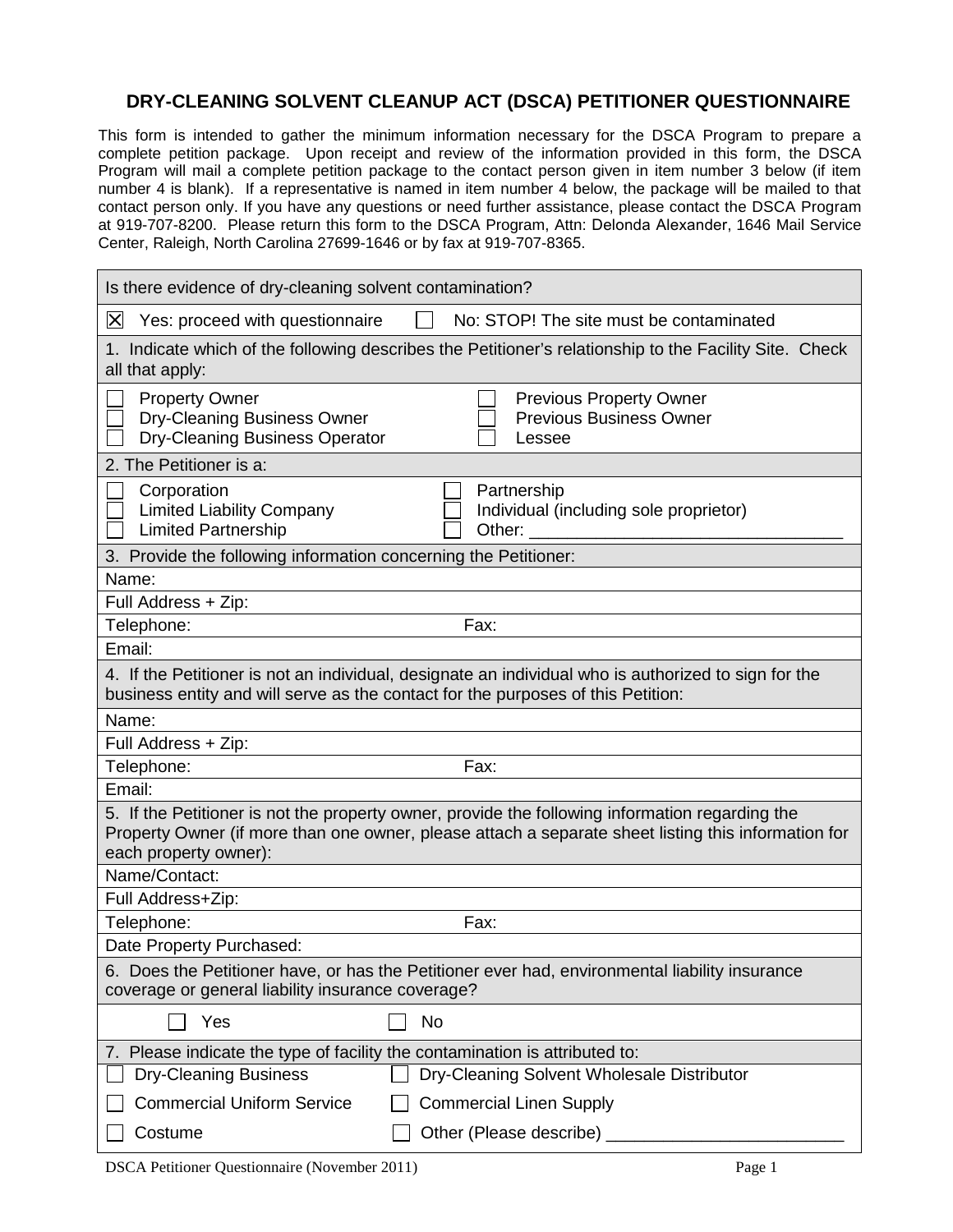| 8. Name and Location of the Facility (or Former Facility):                                                                                                                                                                                                                                                               |
|--------------------------------------------------------------------------------------------------------------------------------------------------------------------------------------------------------------------------------------------------------------------------------------------------------------------------|
| Name:                                                                                                                                                                                                                                                                                                                    |
| <b>Street Address:</b>                                                                                                                                                                                                                                                                                                   |
| Zip:<br>City:<br>County:                                                                                                                                                                                                                                                                                                 |
| <b>Shopping Center:</b>                                                                                                                                                                                                                                                                                                  |
| 9. Is this an active Dry-Cleaning business?                                                                                                                                                                                                                                                                              |
| Yes<br><b>No</b>                                                                                                                                                                                                                                                                                                         |
| Type of Facility (if active):<br>10.                                                                                                                                                                                                                                                                                     |
| Perc dry-cleaning facility<br>Drop station only<br>Perc and non-perc dry-cleaning facility<br>Non-perc dry cleaning facility                                                                                                                                                                                             |
| 11. Size or status of Dry-Cleaning business. To determine the number of full-time equivalent<br>employees read rule 15A NCAC 2S .0103 on page 3.                                                                                                                                                                         |
| Small facility (fewer than 5 full-time equivalent employees)<br>Medium facility (at least 5 but fewer than 10 full-time equivalent employees)<br>Large facility (10 or more full-time equivalent employees)<br>Abandoned facility (dry-cleaning no longer performed at facility or site)<br><b>Wholesale Distributor</b> |
| 12. If the site is abandoned, provide the name of the last Dry-Cleaning Business that did business<br>at the Facility Site:                                                                                                                                                                                              |
| Name of Facility:                                                                                                                                                                                                                                                                                                        |
| Address:                                                                                                                                                                                                                                                                                                                 |
| 13.<br>Is there a water supply well located on the property where the facility is located:                                                                                                                                                                                                                               |
| Yes<br><b>No</b>                                                                                                                                                                                                                                                                                                         |
| 14. Is the facility in an area scheduled for redevelopment:                                                                                                                                                                                                                                                              |
| Yes<br><b>No</b><br>If yes, will the building where the facility is located be removed:<br>No<br>Yes                                                                                                                                                                                                                     |
| If yes, when is the redevelopment scheduled: ___                                                                                                                                                                                                                                                                         |
| 15.<br>If you are the current property owner, please give date property was purchased.                                                                                                                                                                                                                                   |
| Date purchased:                                                                                                                                                                                                                                                                                                          |
| If you are a previous property owner, please give dates you owned the property.<br>16.                                                                                                                                                                                                                                   |
|                                                                                                                                                                                                                                                                                                                          |
| If you are the current or past drycleaner, please give dates facility is/was in operation.<br>17.                                                                                                                                                                                                                        |
| Dates of operation:                                                                                                                                                                                                                                                                                                      |
| For DSCA Use Only                                                                                                                                                                                                                                                                                                        |
|                                                                                                                                                                                                                                                                                                                          |
|                                                                                                                                                                                                                                                                                                                          |
|                                                                                                                                                                                                                                                                                                                          |